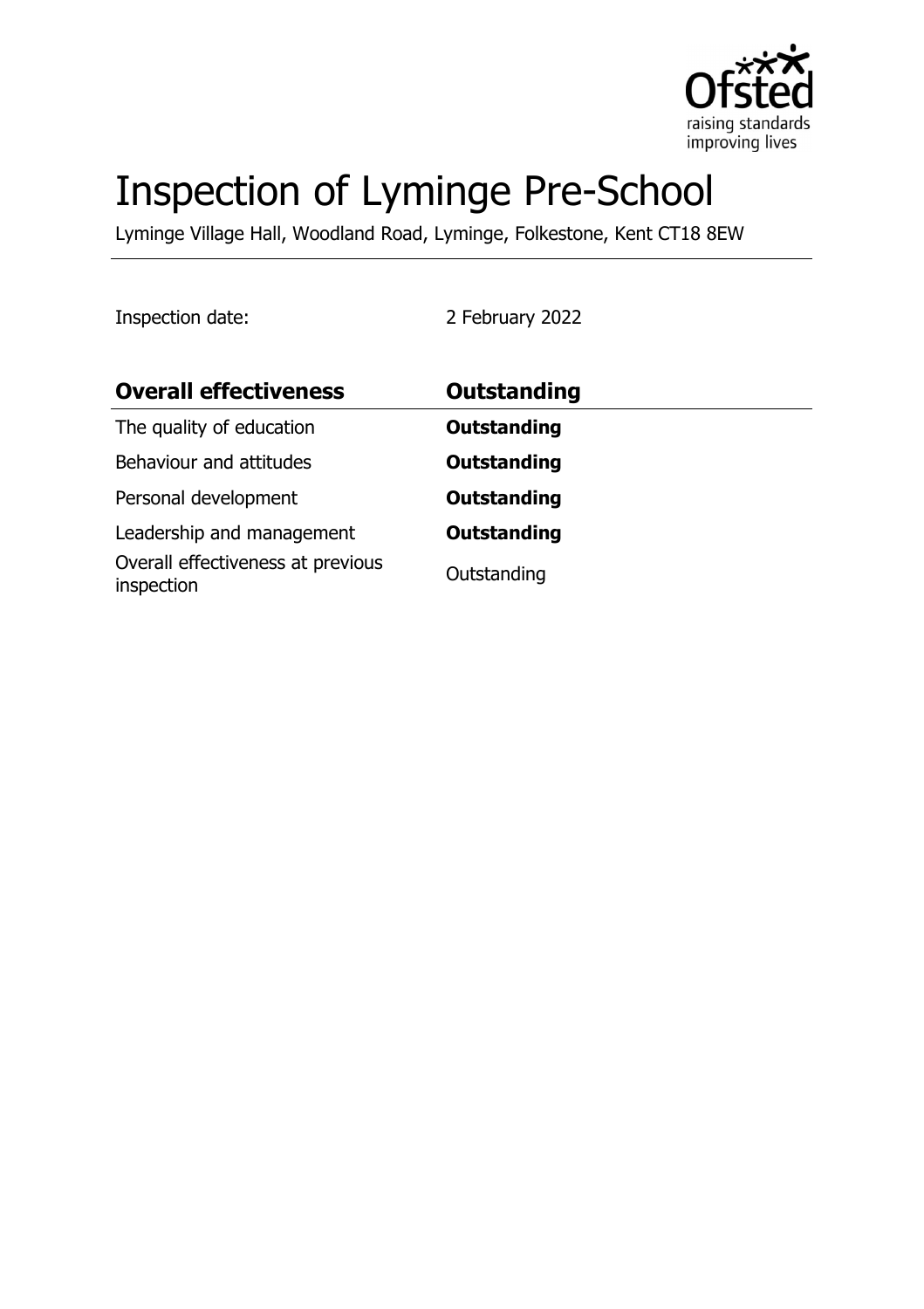

# **What is it like to attend this early years setting?**

#### **The provision is outstanding**

Children thrive at this child-centred, nurturing pre-school. They are excited to attend, skipping happily through the doors and quickly settling to an activity of their choice. They clearly demonstrate very close bonds with their key person and also have great friendships with their peers. They have lots of fun throughout the day playing with their friends, such as role playing in the house and mud kitchen, giving each other rides on the bikes and drawing around their friends with chalk. They problem-solve and work as a team to answer questions such as 'I wonder why?' and 'How does that happen?'

Staff know all children extremely well and design exciting and engaging activities to captivate the interest of all children. They have high expectations for all and work well to include every child in activities by enticing them in with thought-provoking starters. For example, children search for real worms to explore nature, and find apple seeds to begin investigating planting and growth. Staff encourage children's natural inquisitive nature and use questioning well to extend and deepen their understanding and language.

Children demonstrate that they feel extremely safe and cared for by fully engaging with all activities, adults and their peers. Huge smiles, squeals of glee and shouts of wonder can be seen and heard throughout the day.

## **What does the early years setting do well and what does it need to do better?**

- $\blacksquare$  The passionate, ambitious and dedicated staff team has a strong and clear vision for the pre-school. Staff provide a wonderful broad curriculum designed to ignite the curiosity and wonder of all children. For example, children stare in awe as they explore mirror reflections dance across the walls, shouting 'Look! What's happening?' Children are inspired, highly involved and motivated, and therefore make exceptional progress across all areas.
- Children's speech and language skills are superbly supported by every member of staff. Staff speak extremely clearly, ask children precise and well-considered questions and give them ample time to consider a response. Staff consistently extend children's language, using words such as 'juicy', 'crunchy', 'sweetness' and 'flesh' when discussing their lunch.
- $\blacksquare$  All children, including those with special educational needs and/or disabilities (SEND), are skilfully included and welcomed into every learning opportunity. For example, a child was enticed in by looking at real worms and was then supported to hear new language, take turns and interact with his peers. This leads children to achieve the best possible outcomes for them, which can even exceed the expectations of their parents.
- Children demonstrate exemplary behaviour. They have great respect and care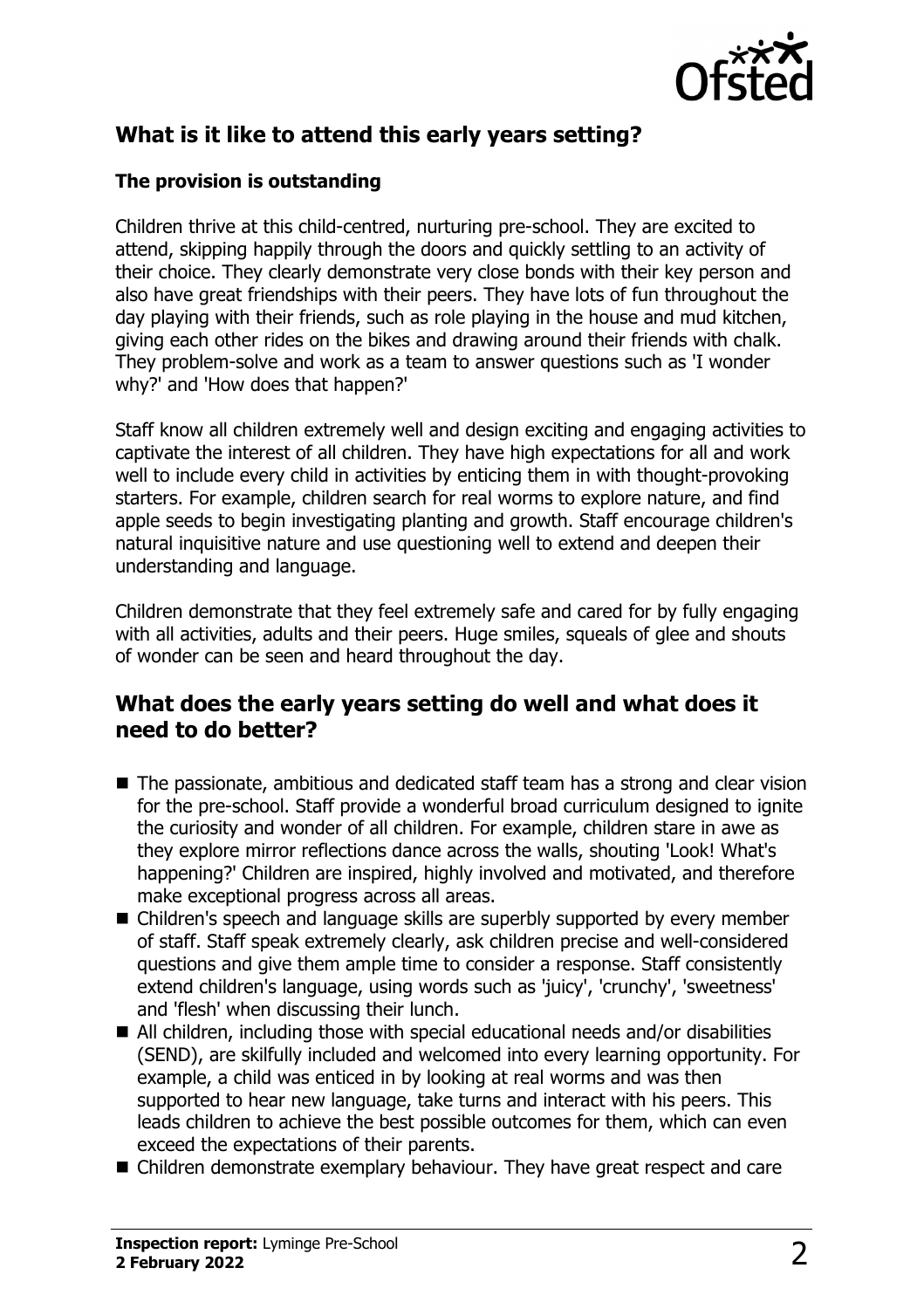

for each other. For example, they share stories while smiling and clapping in excitement together, hug each other, hold hands and invite each other into their games. As a result, children have improved well-being, self-esteem is high and they can fully immerse themselves in play to achieve their full learning potential.

- Staff provide excellent opportunities for children to learn about the world around them. They regularly go for walks in the local area, purchase their own snack items from the local shop and explore road safety. Parents have come in to speak with the children about different occupations, including farming, the police and paramedics.
- $\blacksquare$  The manager and staff have recognised the impact that the pandemic has had on children's emotions and have developed ways to support them. They provide small-group sessions with a play therapist where they can explore feelings and build their confidence, resilience and social skills. Staff consider the language of feelings throughout the day, for example by making different facial emotions, drawing them and discussing what makes a worm happy. This means that all children, including those who are new, are settled, happy and confident.
- The manager provides focused and highly effective professional development for all staff, including apprentices. She utilises their skills and knowledge in the best way to support all children. Staff feel valued and part of a team, and every child receives the best possible care for them to thrive. This prepares children extremely well to move on to the next step in their learning.
- $\blacksquare$  Highly effective partnerships with parents and professionals allow for great consistency in each child's learning and development. Parents are extremely happy with the care provided for their children. They highlight the exceptional support and guidance received from staff for children with SEND. Parents comment that 'the staff here genuinely care so much about each of the children' and 'they strive to make a difference'.

# **Safeguarding**

The arrangements for safeguarding are effective.

All staff demonstrate a thorough understanding of child protection and the wider aspects of safeguarding. This includes reporting allegations and what to do if they have concerns about a child. They regularly receive training to keep their knowledge up to date and additional training is sought to ensure the safety, inclusivity and well-being of all children and staff. This supports children and their families' well-being exceptionally well. New staff receive a thorough induction to prepare them for their responsibilities and to ensure that they are familiar with the setting's safeguarding procedures. Staff undertake effective risk assessments of the pre-school environment, which helps to reduce and minimise any potential hazards.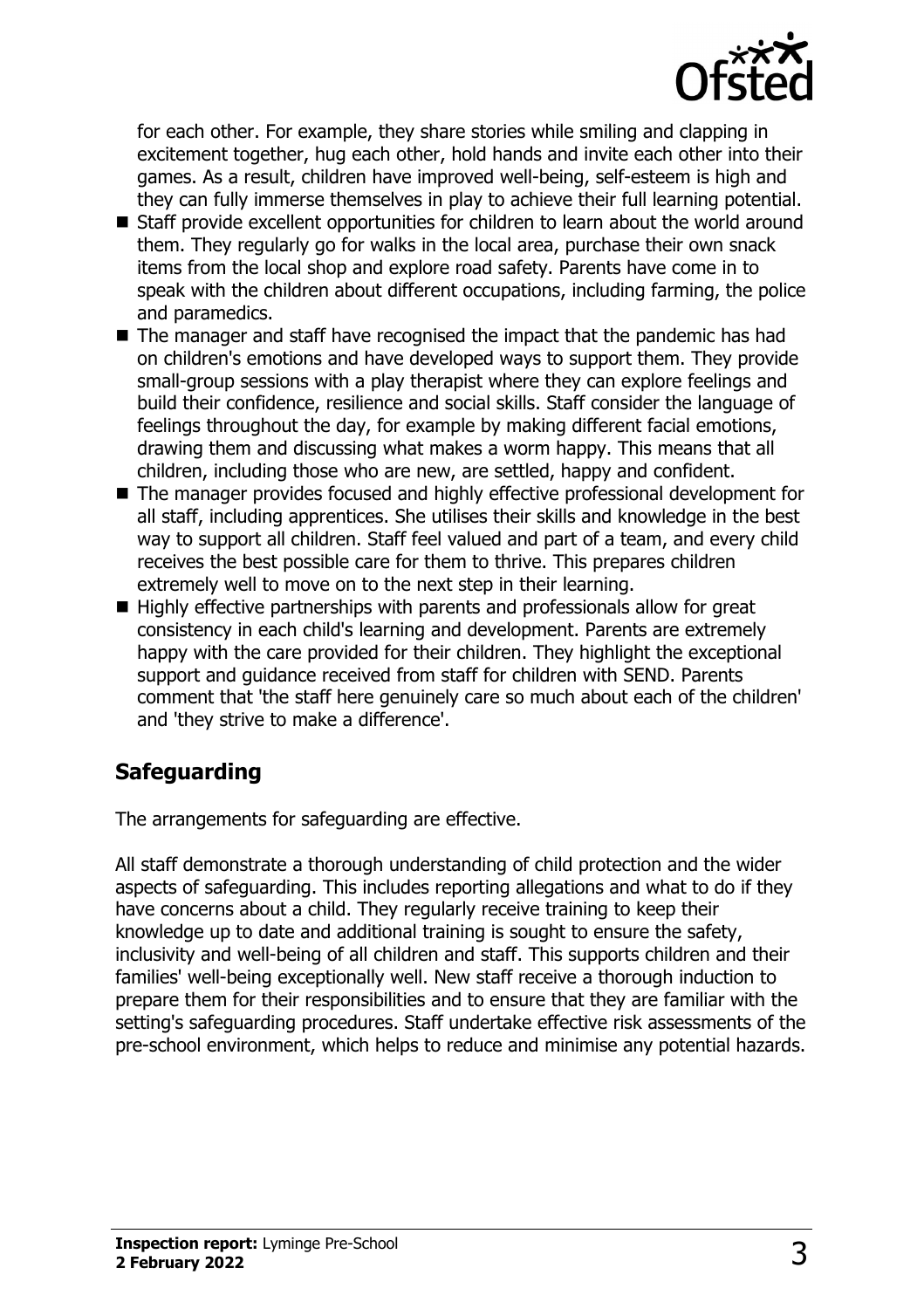

| <b>Setting details</b>                         |                                                        |
|------------------------------------------------|--------------------------------------------------------|
| Unique reference number                        | 127357                                                 |
| <b>Local authority</b>                         | Kent                                                   |
| <b>Inspection number</b>                       | 10113442                                               |
| <b>Type of provision</b>                       | Childcare on non-domestic premises                     |
| <b>Registers</b>                               | Early Years Register, Compulsory Childcare<br>Register |
| Day care type                                  | Full day care                                          |
| Age range of children at time of<br>inspection | 2 to $4$                                               |
| <b>Total number of places</b>                  | 36                                                     |
| Number of children on roll                     | 35                                                     |
| Name of registered person                      | Lyminge Preschool Committee                            |
| Registered person unique<br>reference number   | RP902033                                               |
| <b>Telephone number</b>                        | 01303 863 149                                          |
| Date of previous inspection                    | 25 February 2016                                       |

## **Information about this early years setting**

Lyminge Pre-School opened in 1969 and registered in 2001. It is located in Lyminge, Kent. The pre-school is open from 8am to 5pm Monday to Thursday and from 8am to 3pm on Friday, during term time only. The committee employs nine members of staff, including an administrator. Of these, five hold appropriate early years childcare qualifications at level 3, and one holds level 2 and a play therapist degree.

## **Information about this inspection**

**Inspector**

Nina Harvey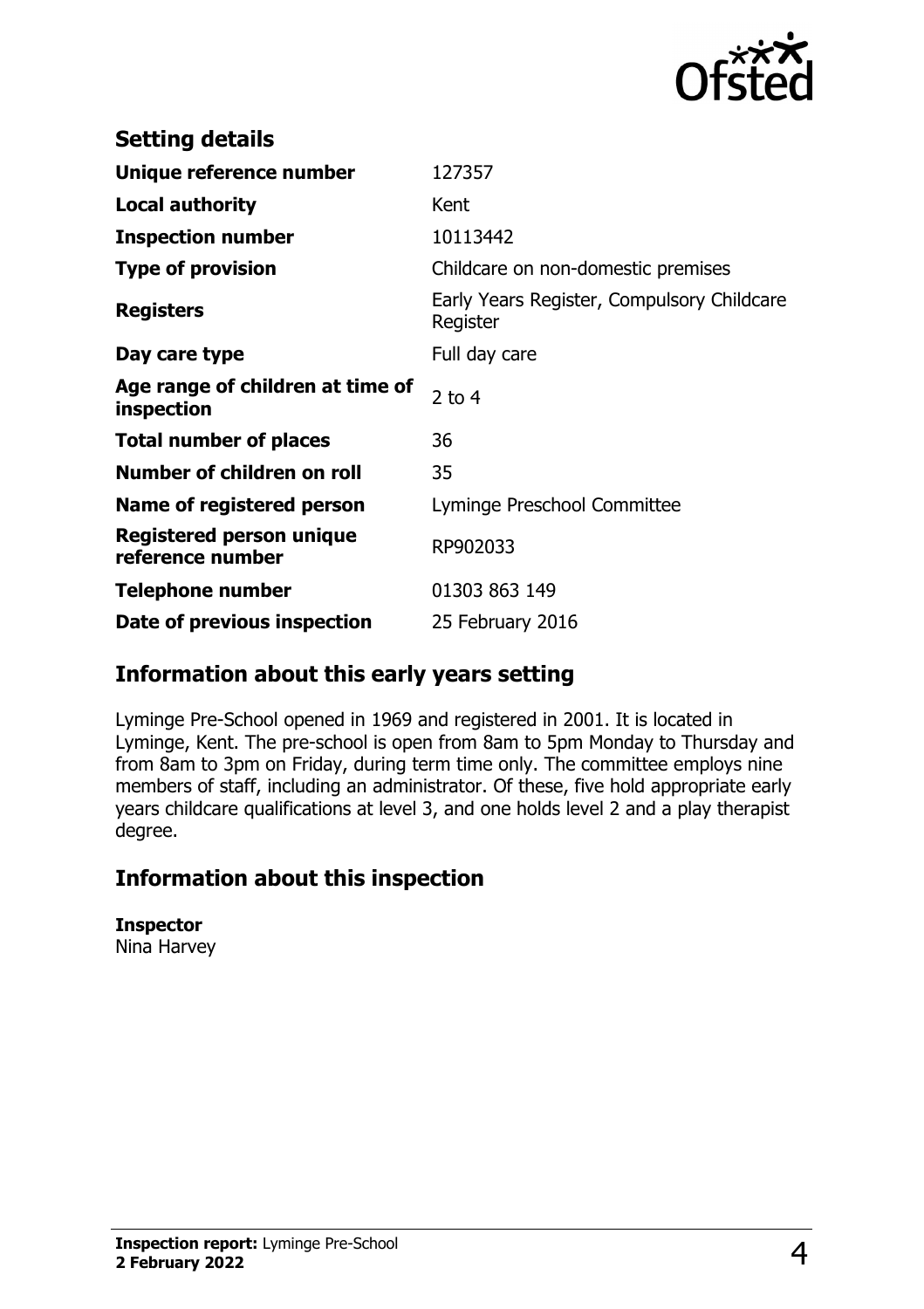

#### **Inspection activities**

- $\blacksquare$  This was the first routine inspection the provider received since the COVID-19 pandemic began. The inspector discussed the impact of the pandemic with the provider and has taken that into account in their evaluation of the provider.
- $\blacksquare$  The manager and the inspector completed a learning walk together and discussed the curriculum.
- $\blacksquare$  The inspector carried out a joint observation with the manager, spoke with staff, interacted with children and viewed appropriate documentation.
- $\blacksquare$  Parents shared their views about the setting with the inspector.

We carried out this inspection under sections 49 and 50 of the Childcare Act 2006 on the quality and standards of provision that is registered on the Early Years Register. The registered person must ensure that this provision complies with the statutory framework for children's learning, development and care, known as the early years foundation stage.

If you are not happy with the inspection or the report, you can [complain to Ofsted](http://www.gov.uk/complain-ofsted-report).